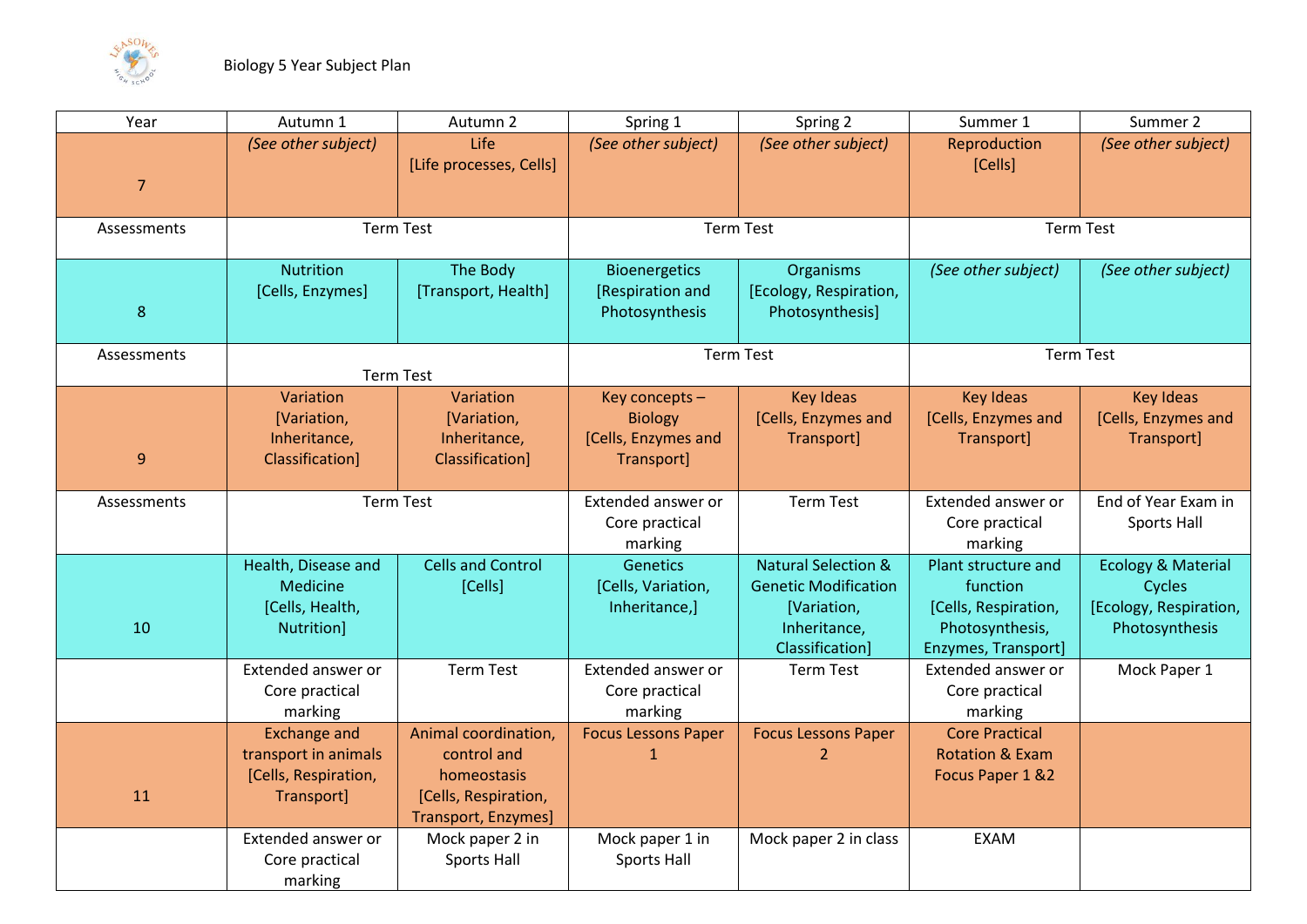Biology 5 Year Subject Plan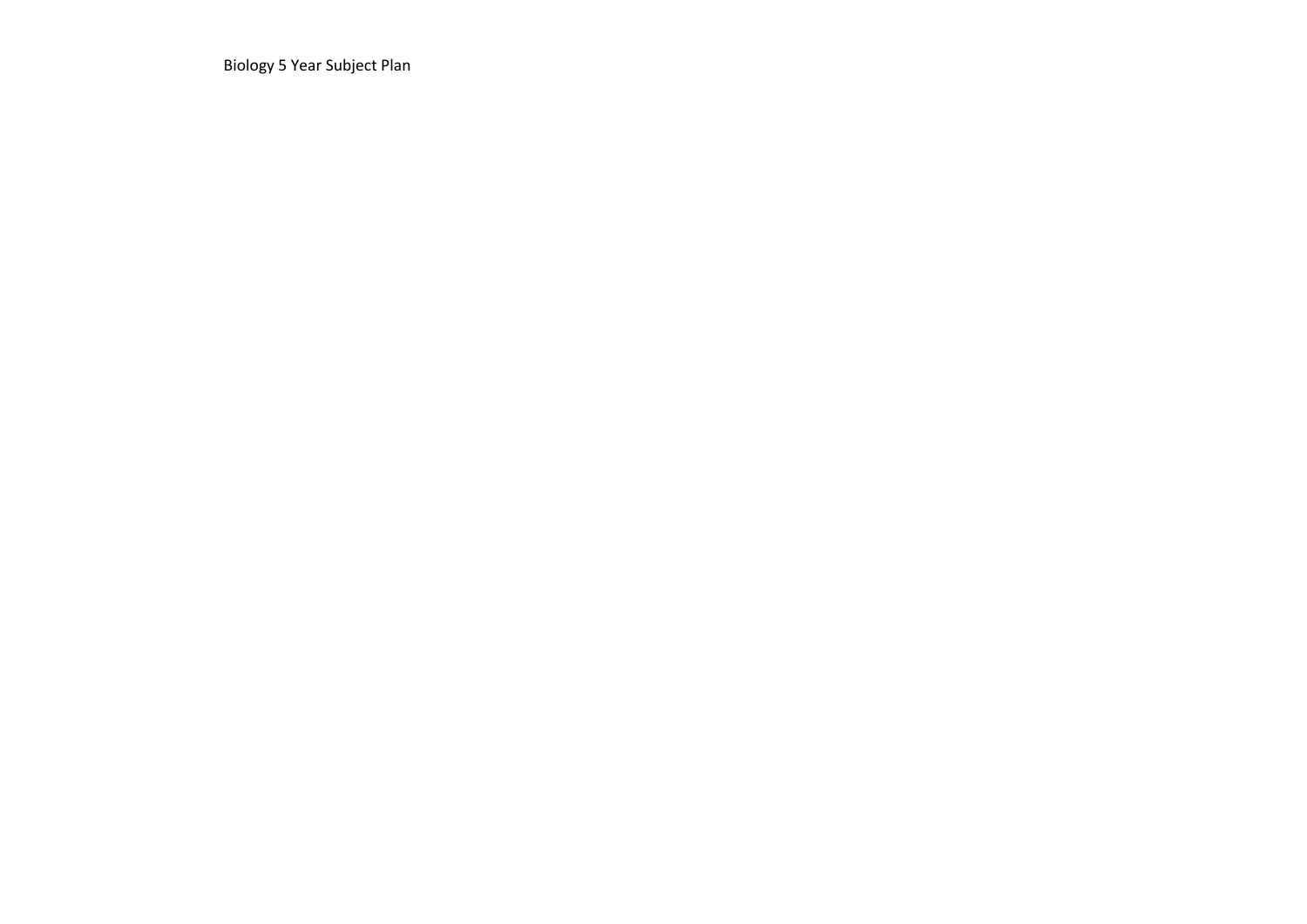

| Year        | Autumn 1                       | Autumn 2                       | Spring 1                     | Spring 2                    | Summer 1                    | Summer 2                 |
|-------------|--------------------------------|--------------------------------|------------------------------|-----------------------------|-----------------------------|--------------------------|
|             | (See other subject)            | Energy                         | Light                        | (See other subject)         | (See other subject)         | <b>Earth and Space</b>   |
|             |                                | [Energy]                       | [Waves]                      |                             |                             | [Forces]                 |
| 7           |                                |                                |                              |                             |                             |                          |
| Assessments |                                | <b>Term Test</b>               |                              | <b>Term Test</b>            |                             | <b>Term Test</b>         |
|             |                                |                                |                              |                             |                             |                          |
|             |                                | <b>Energy transfers</b>        |                              |                             | <b>Waves</b>                |                          |
|             |                                | [Energy, Forces]               |                              |                             | [Waves]                     |                          |
| 8           |                                |                                |                              |                             |                             |                          |
| Assessments |                                |                                | <b>Term Test</b>             |                             | <b>Term Test</b>            |                          |
|             |                                | <b>Term Test</b>               |                              |                             |                             |                          |
|             | <b>Forces</b>                  | Electricity                    | Energy - Unit 3,8            | Energy - Unit 3,8           | Waves - Unit 4,5            | Waves - Unit 4,5         |
|             | [Forces]                       | [Energy]                       | [Energy]                     | [Energy]                    | [Waves]                     |                          |
|             |                                |                                |                              |                             |                             |                          |
| 9           |                                |                                |                              |                             |                             |                          |
|             |                                | <b>Forces review</b>           | <b>Electricity Review</b>    |                             | <b>Energy review</b>        |                          |
| Assessments | Extended answer or             | <b>Term Test</b>               | Extended answer or           | <b>Term Test</b>            | Extended answer or          | End of Year Exam in      |
|             | Core practical                 |                                | Core practical               |                             | Core practical              | Sports Hall              |
|             | marking                        |                                | marking                      |                             | marking                     |                          |
|             | Radioactivity - Unit 6         | Radioactivity - Unit 6         | Radioactivity - Unit 6       | Forces and Motion           | Forces and Motion           | Forces and Motion        |
|             | [Waves, Energy]                | [Waves, Energy]                | [Waves, Energy]              | Unit 1, 2,9,15              | Unit 1, 2,9,15              | Unit 1, 2,9,15           |
|             | <b>Waves review</b>            | <b>Waves review</b>            | <b>Waves review</b>          | [Forces, Energy]            | [Forces, Energy]            | [Forces, Energy]         |
| 10          | <b>Waves Triple-Units4,5</b>   | <b>Waves Triple-Units4,5</b>   | <b>Waves Triple-Units4,5</b> | <b>Radioactivity review</b> | <b>Radioactivity review</b> | <b>Paper 1 review</b>    |
|             | [Waves, Energy]                | [Waves, Energy]                | [Waves, Energy]              | Astronomy Triple -          | Astronomy Triple -          | <b>Astronomy Triple-</b> |
|             |                                |                                |                              | Unit 7                      | Unit 7                      | Unit 7                   |
|             |                                |                                |                              | [Forces, Waves]             | [Forces, Waves]             | [Forces, Waves]          |
|             | Extended answer or             | <b>Term Test</b>               | Extended answer or           | <b>Term Test</b>            | Extended answer or          | Mock Paper 1             |
|             | Core practical                 |                                | Core practical               |                             | Core practical              |                          |
|             | marking                        |                                | marking                      |                             | marking                     |                          |
|             | <b>Electricity - Unit</b>      | <b>Electricity - Unit</b>      | Matter-Unit 14               | <b>Focus Lessons Paper</b>  | <b>Core Practical</b>       |                          |
|             | 10,12,13                       | 10,12,13                       | [Energy, Forces]             | $\mathbf{1}$                | <b>Rotation &amp; Exam</b>  |                          |
|             | <b>Forces review</b>           | <b>Energy review</b>           |                              | <b>Focus Lessons Paper</b>  | Focus Paper 1 &2            |                          |
| 11          | <b>Static Triple - Unit 11</b> | <b>Static Triple - Unit 11</b> | <b>Electricity review</b>    | $\overline{2}$              |                             |                          |
|             | [Energy, Forces]               | [Energy, Forces]               |                              |                             |                             |                          |
|             | Extended answer or             | Mock paper 2 in                | Mock paper 1 in              | Mock paper 2 in class       | <b>EXAM</b>                 |                          |
|             | Core practical                 | Sports Hall                    | <b>Sports Hall</b>           |                             |                             |                          |
|             | marking                        |                                |                              |                             |                             |                          |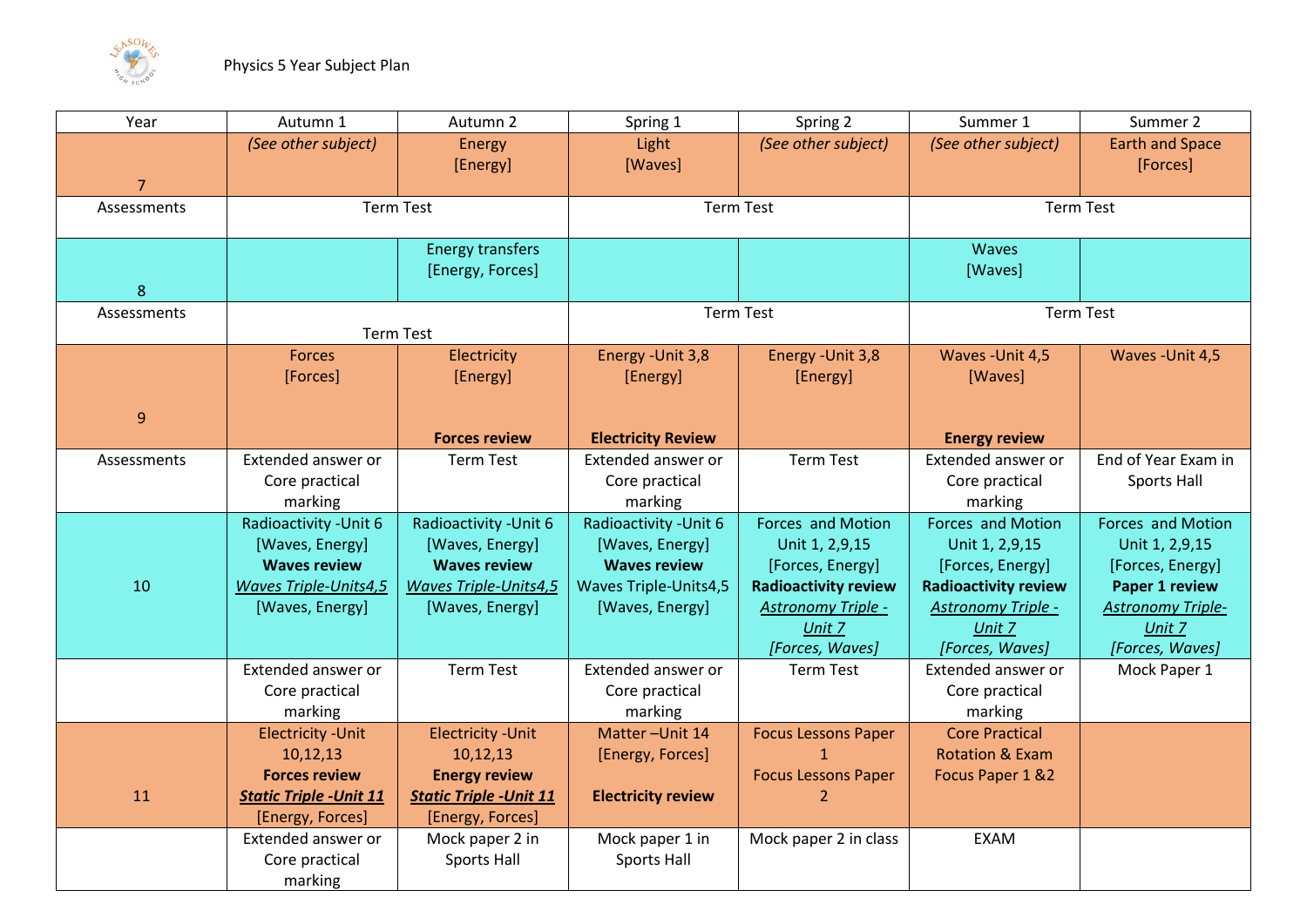Physics 5 Year Subject Plan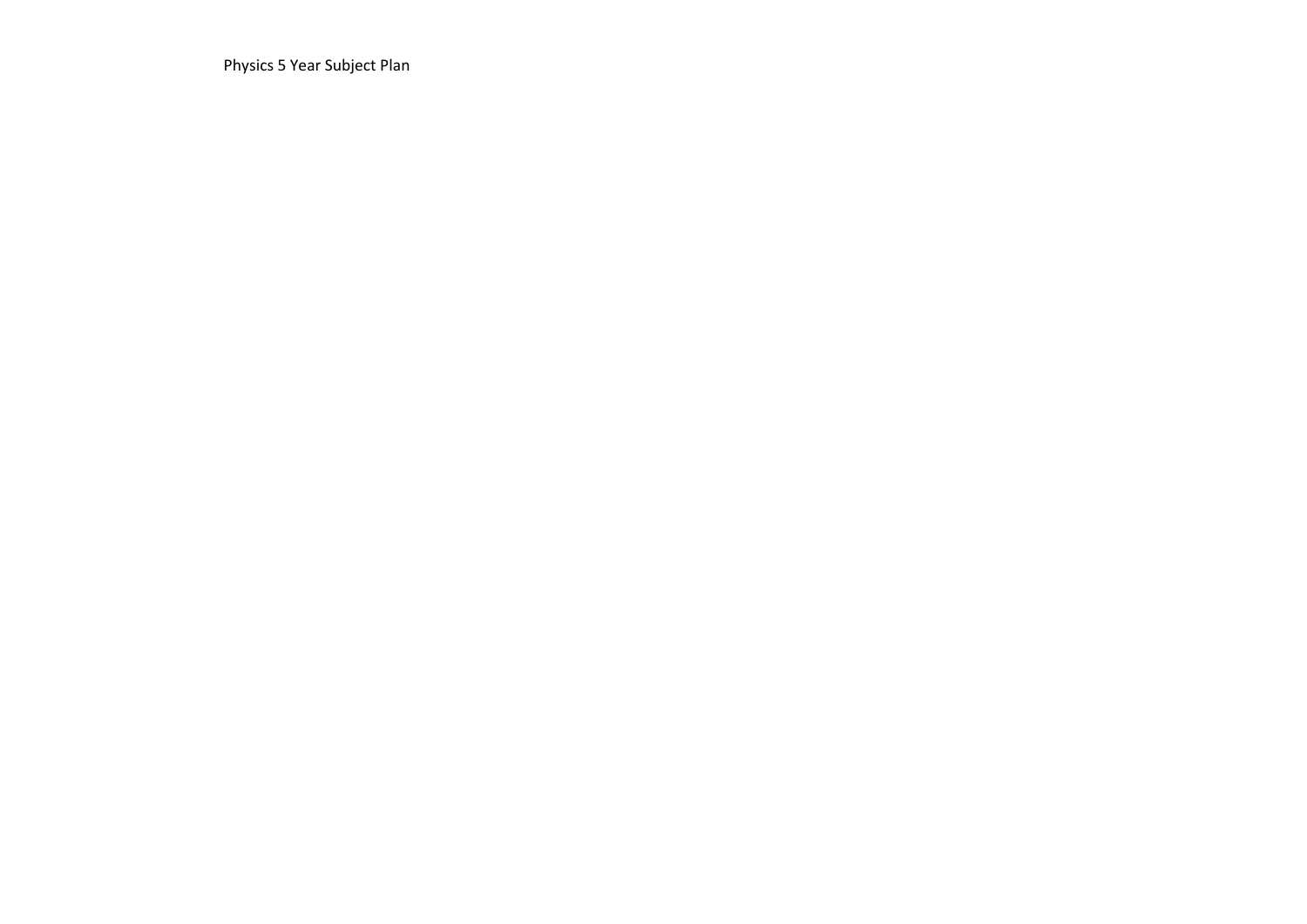

| Year           | Autumn 1                                                                                                | Autumn 2                                                                                  | Spring 1                                                                                                                                                                                                                                             | Spring 2                                                                                                                                                                                                                              | Summer 1                                                                                                                                                                                                                                     | Summer 2                                                              |
|----------------|---------------------------------------------------------------------------------------------------------|-------------------------------------------------------------------------------------------|------------------------------------------------------------------------------------------------------------------------------------------------------------------------------------------------------------------------------------------------------|---------------------------------------------------------------------------------------------------------------------------------------------------------------------------------------------------------------------------------------|----------------------------------------------------------------------------------------------------------------------------------------------------------------------------------------------------------------------------------------------|-----------------------------------------------------------------------|
| $\overline{7}$ | Lab skills and<br>safety<br><b>Matter and</b><br>periodic table<br>atomic structure,<br>periodic table] | (See other<br>subject)                                                                    | <b>Elements</b><br>(See other<br>subject)<br>[atomic<br>structure,<br>periodic table]                                                                                                                                                                | <b>Mixtures</b><br>[chem reactions]<br><b>Acids and</b><br><b>Alkalis</b><br>[chem reactions]                                                                                                                                         | (See other<br>subject)                                                                                                                                                                                                                       | <b>Earth and</b><br>space<br>(PHYSICS)<br><b>Jearth and</b><br>atmos] |
| Assessments    | Term test                                                                                               |                                                                                           | Term test                                                                                                                                                                                                                                            |                                                                                                                                                                                                                                       | Term test                                                                                                                                                                                                                                    |                                                                       |
| 8              | Atomic<br>Structure<br>(See other<br>subject)<br>[atomic structure,<br>periodic table]                  | (See other<br>subject)                                                                    | <b>Matter</b><br>(See other<br>subject)<br>[atomic]<br>structure,<br>periodic table]                                                                                                                                                                 | (See other<br>subject)                                                                                                                                                                                                                | Compounds<br>(See other<br>subject)<br>[atomic structure,<br>periodic table]<br>[chem reactions]                                                                                                                                             | Rocks<br><b>Chem</b><br>reactions]<br><b>Fearth and</b><br>atmos]     |
| Assessments    | Term test                                                                                               |                                                                                           | Term test                                                                                                                                                                                                                                            |                                                                                                                                                                                                                                       | Term test                                                                                                                                                                                                                                    |                                                                       |
| 9              | <b>Metals</b><br>$LCA$ /<br>recycling<br><b>[periodic table</b><br><b>Chem reactions]</b>               | <b>Metals</b><br>$LCA$ /<br>recycling<br><b>Speriodic table</b><br><b>Chem reactions]</b> | <b>Key</b><br>concepts-<br>atom structure<br>Periodic table<br><b>Bonding</b><br><b>Matter</b><br>Sep. Techniques<br>Equations/state<br>symbols, transition<br>metals, nanoparticles,<br>ion testing(T)<br>[atomic]<br>structure,<br>periodic table] | Key concepts-<br>atom structure<br>Periodic table<br><b>Bonding</b><br><b>Matter</b><br>Sep. Techniques<br>Equations/state symbols,<br>transition metals,<br>nanoparticles, ion<br>testing(T)<br>atomic structure,<br>periodic table] | Key concepts-<br>atom structure<br><b>Periodic table</b><br><b>Bonding</b><br><b>Matter</b><br>Sep. Techniques<br>Equations/state symbols,<br>transition metals,<br>nanoparticles, ion<br>testing(T)<br>atomic structure,<br>periodic table] | <b>REVIEW</b>                                                         |
| Assessments    | Extended<br>answer                                                                                      | Term test                                                                                 | Extended<br>answer or<br>Core<br>practical<br>marking                                                                                                                                                                                                | Term test                                                                                                                                                                                                                             | Extended<br>answer or<br>Core practical<br>marking                                                                                                                                                                                           | End of Year<br>Exam in<br><b>Sports Hall</b>                          |
| 10             | Simple<br>calculations-<br>RFM / moles/<br>empirical/<br>conservation of mass                           | <b>Review</b><br>bonding<br>Types of<br>substances                                        | <b>REVIEW</b><br>Electrolysis<br>[chem reactions]                                                                                                                                                                                                    | Groups<br>Rates of<br>reaction<br><b>Speriodic table</b>                                                                                                                                                                              | Rates of<br>reaction and<br>core pracs<br><b>[periodic table</b><br><b>Chem reactions]</b>                                                                                                                                                   | Energy<br>changes<br>and<br>Equilibria                                |